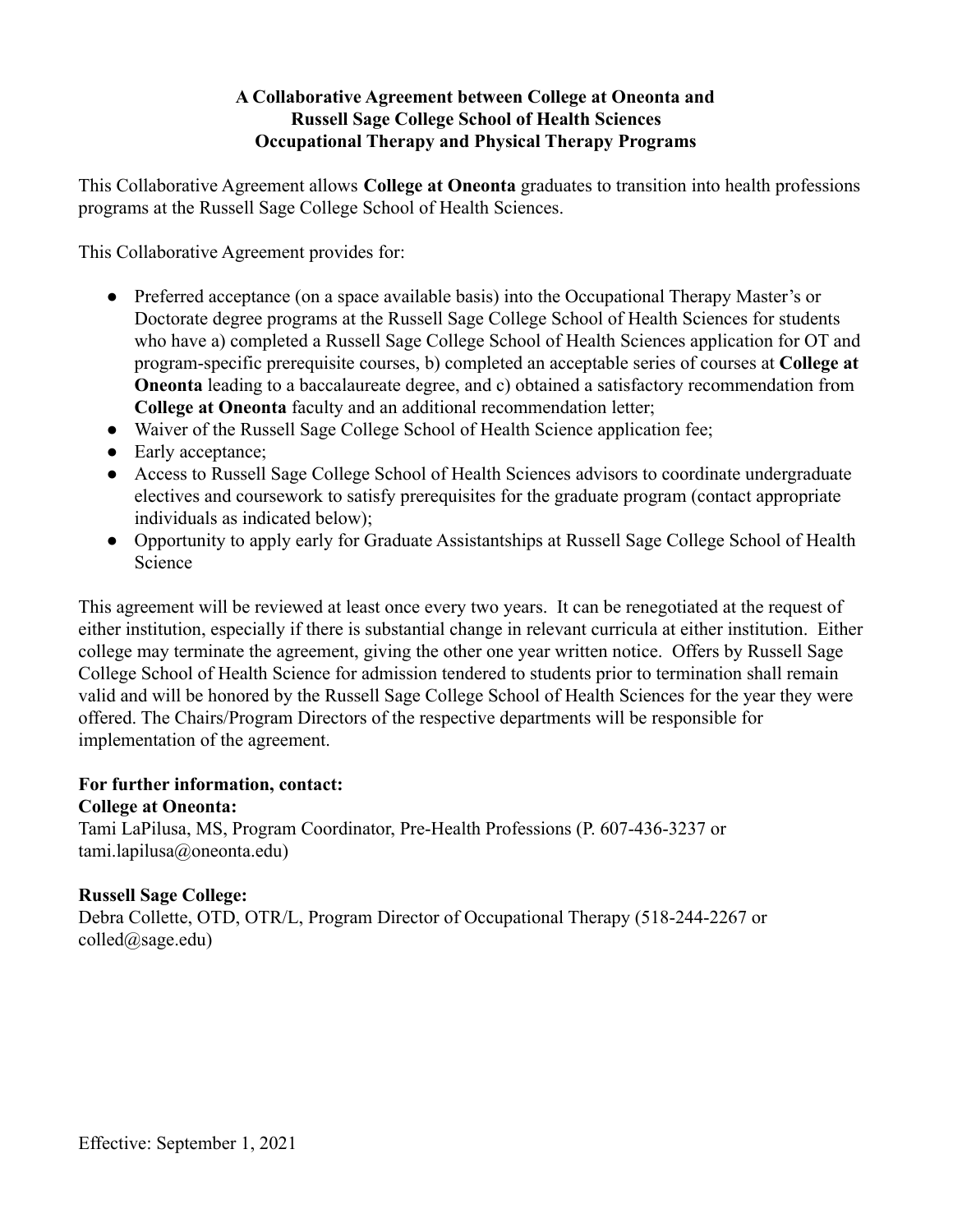#### **Articulation Agreement between College at Oneonta and Russell Sage College School of Health Sciences Occupational Therapy Program**

**College at Oneonta** and Russell Sage College School of Health Sciences have developed a collaborative agreement to provide qualified students from **College at Oneonta** who wish to pursue an MS or Doctorate (OTD) in Occupational Therapy (OT) from the Russell Sage College School of Health Science preferred admission as indicated below. This collaborative agreement provides for:

- Preferred acceptance into the Russell Sage College School of Health Science for students who have completed occupational therapy program course prerequisites and with completed application:
- Waiver of the Russell Sage College School of Health Science application fee:
- Early acceptance;
- Access to Russell Sage College School of Health Science advisors to coordinate undergraduate electives and coursework to reduce or eliminate prerequisites in the graduate program;
- Opportunity to apply early for Graduate Assistantships at Russell Sage College School of Health Science

# **Terms of the Agreement: Occupational Therapy Admission**

**College at Oneonta** students will receive preferred admission to the Russell Sage College School of Health Science for the MS or Doctorate in OT degree, who demonstrate the following:

- a. Earned baccalaureate degree
- b. Minimum overall 3.25 GPA that includes the completion of occupational therapy program prerequisite courses with grades of C or better (see prerequisite courses listed below) and a 3.0 prerequisite science GPA (Anatomy and Physiology I and II)

To be given priority in placement in the OT Program students agree to submit the following information:

By **June 1** of the year preceding graduation from the **College at Oneonta**:

- 1. Complete application online at: <https://www.sage.edu/admission/graduate/>
	- The career goals essay  $\&$  resume can be submitted with the online application.
	- **For OTD Candidates:** Submission of a clear and concise personal essay supporting the applicant's rationale to pursue the OTD as a degree with careful attention to your ideas toward a desired **doctoral capstone experience**. The doctoral capstone is a 14-week practicum experience in an advanced area of learning that occurs separate from your level II fieldwork experiences. Consider a topic area you may be interested in in any of the following areas of occupational therapy: clinical practice skills, research skills, administration, leadership, program and policy development, advocacy, education or theory development.
	- The supplemental forms can be emailed as attachments to  $graduate@sa$ ge.edu this includes: clinical observation form, program prerequisite record, OT program academic standards statement.

*Forms can be found at:*

<https://www.sage.edu/wp-content/uploads/2021/06/OT-Supplemental-Forms-2021-22.pdf>